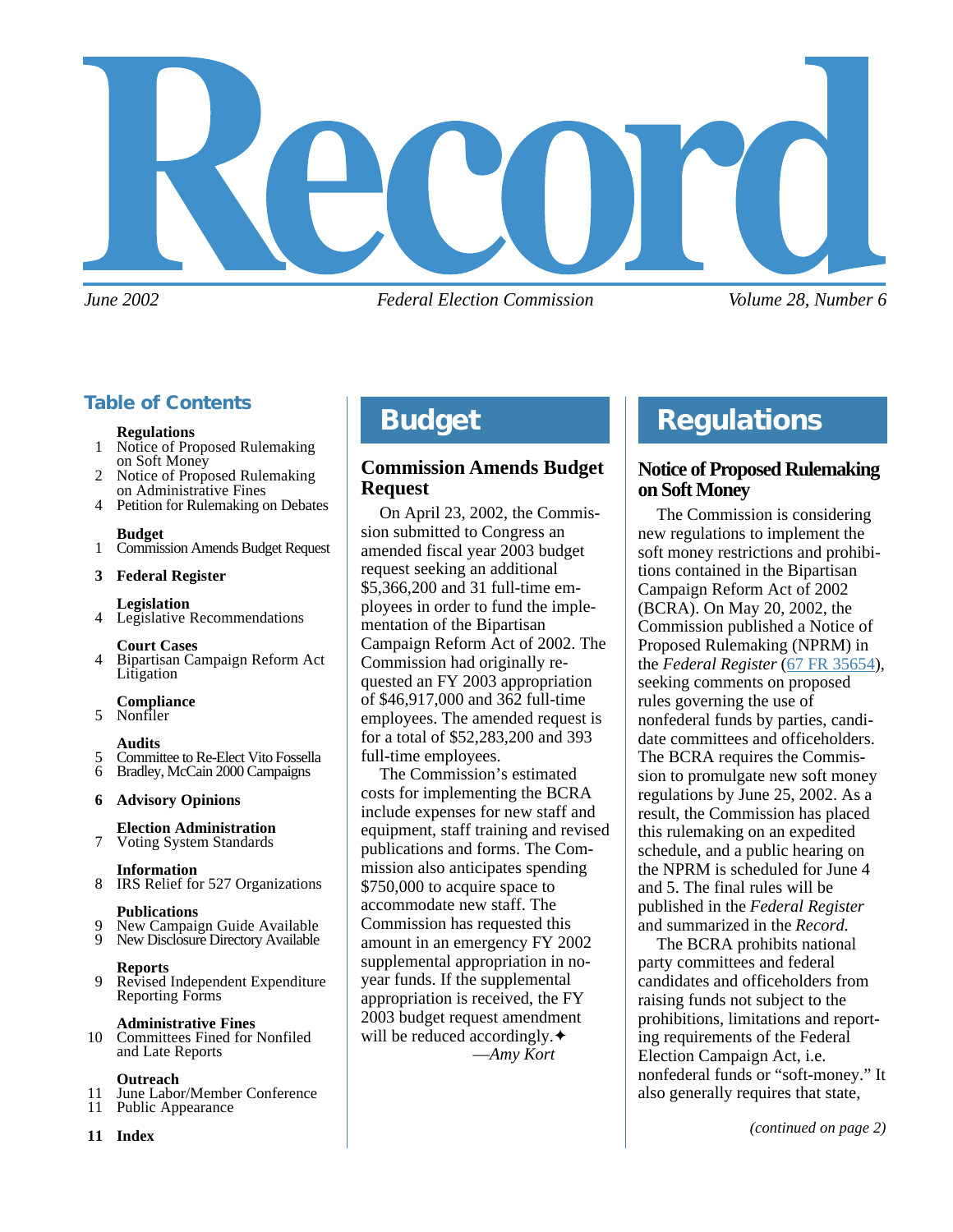# **Regulations**

#### *(continued from page 1)*

district and local party committees fund "Federal election activity," including voter registration and getout-the-vote drives, either entirely with federal funds or with a combination of federal funds and "Levin funds" (a new category of funds that are subject to some requirements of the Act and the BCRA). Additionally, the BCRA addresses fundraising by federal and nonfederal candidates and officeholders on behalf of political party committees, other candidates and nonprofit organizations.

The proposed rules included in this NPRM are based on these new prohibitions and requirements. The full text of the NPRM is available on the FEC web site at [http://www.](http://www. fec.gov/register.htm) [fec.gov/register.htm](http://www. fec.gov/register.htm) and from the FEC faxline, 202/501-3413, document number 351.

#### **Future Rulemakings**

This NPRM represents the first of a number of rulemakings that the

#### **Federal Election Commission 999 E Street, NW Washington, DC 20463**

800/424-9530 202/694-1100 202/501-3413 (FEC Faxline) 202/219-3336 (TDD for the hearing impaired)

**David M. Mason**, Chairman **Karl J. Sandstrom**, Vice Chairman **Danny L. McDonald**, Commissioner **Bradley A. Smith**, Commissioner **Scott E. Thomas**, Commissioner **Michael E. Toner**, Commissioner

**James A. Pehrkon**, Staff Director **Lawrence H. Norton**, General Counsel

Published by the Information Division **Greg J. Scott**, Assistant Staff **Director Jim Wilson**, Editor

<http://www.fec.gov>

Commission will initiate in the coming months in order to comply with the BCRA. Future NPRMs will address:

- Electioneering communications and issue ads;
- Coordinated and independent expenditures;
- The so-called "millionaire's amendment," which increases the contribution limits for candidates whose opponents spend large amounts of their personal funds on the campaign;
- Increased contribution limits; and
- Other BCRA provisions, such as those governing contributions by minors and foreign nationals and those affecting reporting requirements.

The BCRA requires the Commission to promulgate these rules by December 22, 2002.✦

*–Amy Kort*

### **Notice of Proposed Rulemaking on Administrative Fines**

Based on its experience with the Administrative Fine program, the Commission is proposing amendments to its administrative fines regulations to:

- Reduce civil money penalties for late filers and nonfilers;
- Codify its procedures for notifying respondents of RTB findings and final determinations; and
- Make a technical change to correct citations to U.S. Department of Treasury and Department of Justice regulations governing debt collection that have been revised and recodified.

On April 25, 2002, the Commission published a Notice of Proposed Rulemaking (NPRM) in the *Federal Register* ([67 FR 20461](http://www.fec.gov/pdf/fr67n80p20461.pdf)), seeking comments on these proposed amendments. The NPRM also seeks comment on two other issues:

• Whether to exclude receipts and disbursements that finance nonfederal activities from the current method for calculating civil money penalties; and

• Whether to revise the regulations to state that certain defenses to reason to believe (RTB) findings are unacceptable.

The comment period closed on May 28, 2002.

#### **Proposed Changes to Penalty Schedules**

Currently, the civil money penalty schedules for late filers have two components:

- A base amount that increases with the level of activity reflected in a report; and
- An additional per-day charge.

The civil money penalty schedules for nonfilers have a base amount that increases with the level of activity.<sup>1</sup> Penalties for both late and nonfilers increase by 25 percent for each previous violation under the administrative fines regulations.

The Commission is concerned that fines for committees with lower levels of activity may be too high. Committees with lower activity levels are often those of candidates who have lost an election and, thus, lack fundraising ability. If these committees stop filing before they are eligible to terminate, the resulting fines, which are calculated using the estimated level of activity from prior reports, can be relatively high. Such fines can create a hardship for these committees and for their treasurers, who are often volunteers and are legally liable, along with the committee, for the fines. The Commission is also concerned that the overall civil money penalty schedules may result in fines that are substantial when compared to

*<sup>1</sup> Election sensitive reports (reports filed immediately prior to an election) are considered nonfiled if they are not filed at least five days before an election. Nonelection sensitive reports are considered nonfiled if they are more than 30 days late or not filed at all.*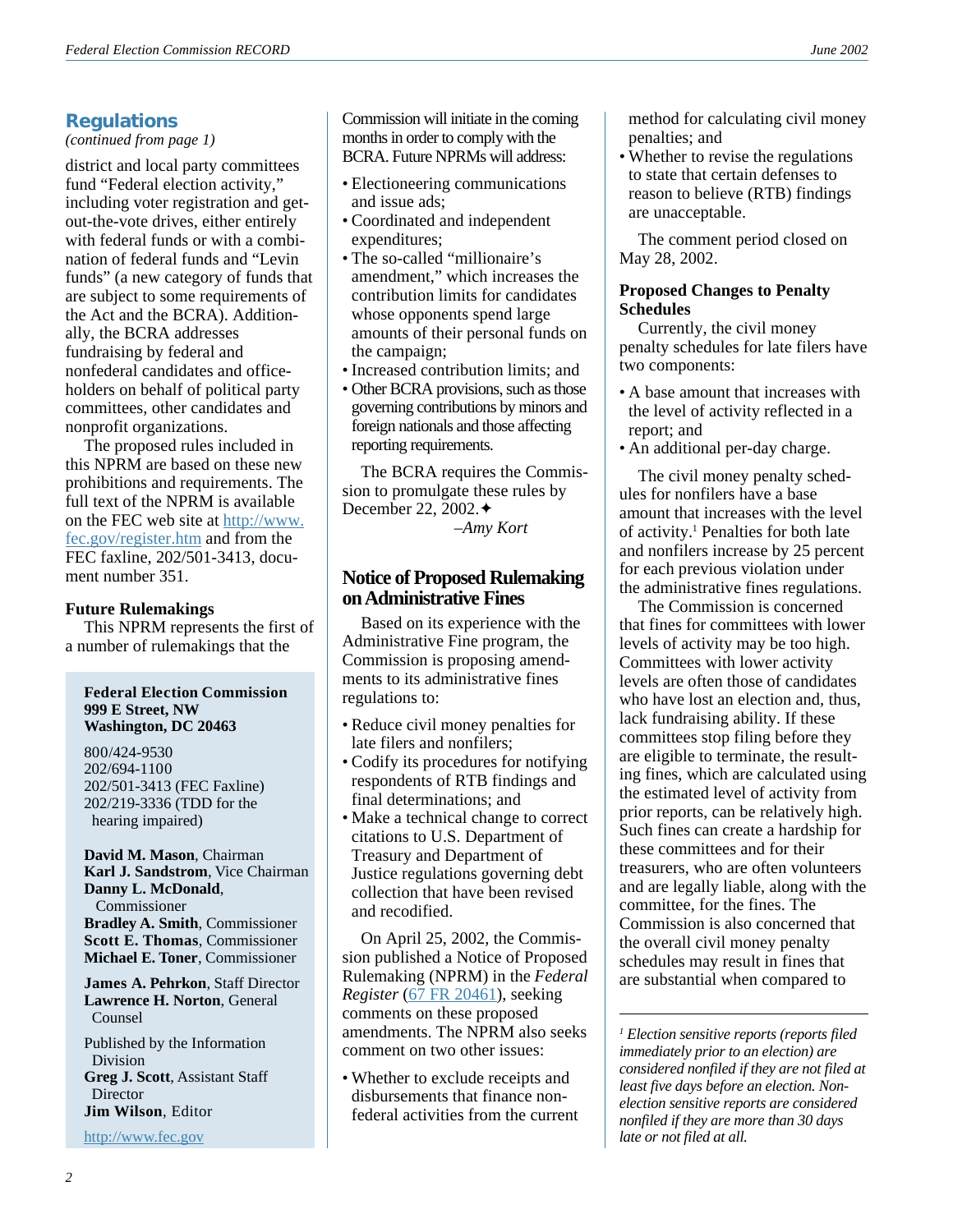civil penalties approved in enforcement conciliation agreements for other types of violations of the Federal Election Campaign Act.

The NPRM's proposed revisions to the penalty schedules for late and nonfiled reports:

- Reduce either the base amount or the per-day charge in each activity bracket on schedules covering both election-sensitive and non-election sensitive reports;
- Split the existing brackets covering activity levels between \$1 and \$24,999.99 into three brackets in order to further reduce penalties at the lowest levels of activity; and
- Create broader brackets for activity levels of \$200,000 and above and reduce the number of brackets for activity levels over \$600,000 from five brackets to three. 11 CFR 111.43(a) and (b).

The Commission requests comments on whether the proposed reductions in penalties would still provide an incentive for committees to file timely reports and whether such reductions would affect committees' decisions to challenge RTB findings and proposed civil money penalties. Also, as alternatives to reducing the penalty schedules at all activity levels, the Commission seeks comments on whether to reduce fines only for lower levels of activity or whether to reduce fines for only non-election sensitive reports and retain the current penalty schedule for election-sensitive reports.

# **Notification of Respondents**

The NPRM proposes amendments to clarify the agency's current practice of notifying political committees and their treasurers by mail of Commission actions taken under these regulations. The Commission sends RTB and final determination notices to the political committee's address listed in its most recently-filed Statement of Organization or amendment. If a

committee and its treasurer submit a statement designating counsel, all subsequent notices and other communications are sent to counsel.

### **Exclusion of Nonfederal Funds in Penalty Calculations**

Currently, the Commission calculates civil money penalties by applying the fine schedules at 11 CFR 111.43 to a political committee's "level of activity," which is defined as the total receipts and disbursements for the reporting period covered by a late or nonfiled report. The current definition is based on the statutory requirement in 2 U.S.C.  $\frac{2437g(a)(4)(C)}{h(a)}$  that civil money penalties take into account "the amount of the violation involved" since political committees are required to disclose in their reports all receipts and disbursements. Thus, committees that finance nonfederal activity through their federal accounts may incur higher penalties. The Commission seeks comments on whether the activity level on which civil money penalties are based should exclude receipts and disbursements that finance nonfederal activities.

#### **Clarification of Extraordinary Circumstances Defense**

Under the administrative fines regulations, respondents may challenge the Commission's RTB finding and/or proposed civil money penalty based, among other things, on "the existence of extraordinary circumstances beyond the respondents' control that were for a duration of at least 48 hours and prevented them from timely filing the report." 11 CFR 111.35. The regulations also currently provide four broad examples of circumstances that will not be considered "extraordinary circumstances."

During the operation of the Administrative Fine program, respondents have raised a number of defenses that the Commission has determined do not constitute extraordinary circumstances. Two of the most common defenses are:

- The unavailability of the treasurer and committee staff, sometimes due to the illness or death of the treasurer, committee staff or their relatives; and
- The inexperience of the treasurer or committee staff resulting from vacancies or turnover in these positions.

The NPRM seeks comment on whether to revise 111.35 to state more specifically the types of circumstances that will not be considered acceptable defenses.

#### **Additional Information**

The full text of the NPRM is available on the FEC web site at [http://www.fec.gov/register.htm](http://www. fec.gov/register.htm) and from the FEC faxline, 202/501-3413.✦ *—Amy Kort*

*(continued on page 4)*

# **Federal Register**

Federal Register notices are available from the FEC's Public Records Office, on the FEC web site at [http://www.fec.gov/](http://www. fec.gov/register.htm) [register.htm](http://www. fec.gov/register.htm) and from the FEC faxline, 202/501-3413.

#### [Notice 2002-5](http://www.fec.gov/pdf/fr67n80p20461.pdf)

Notice of Proposed Rulemaking on Administrative Fines (67 FR 20461, April 25, 2002).

#### [Notice 2002-6](http://www.fec.gov/pdf/cand_debates/fr67n90p31164.pdf)

Notice of Availability of Petition for Rulemaking on Candidate Debates (67 FR 31164, May 9, 2002).

#### [Notice 2002-7](http://www.fec.gov/pdf/soft_money_nprm/fr67n97p35653.pdf)

Notice of Proposed Rulemaking on Soft Money Rules (67 FR 35654, May 20, 2002).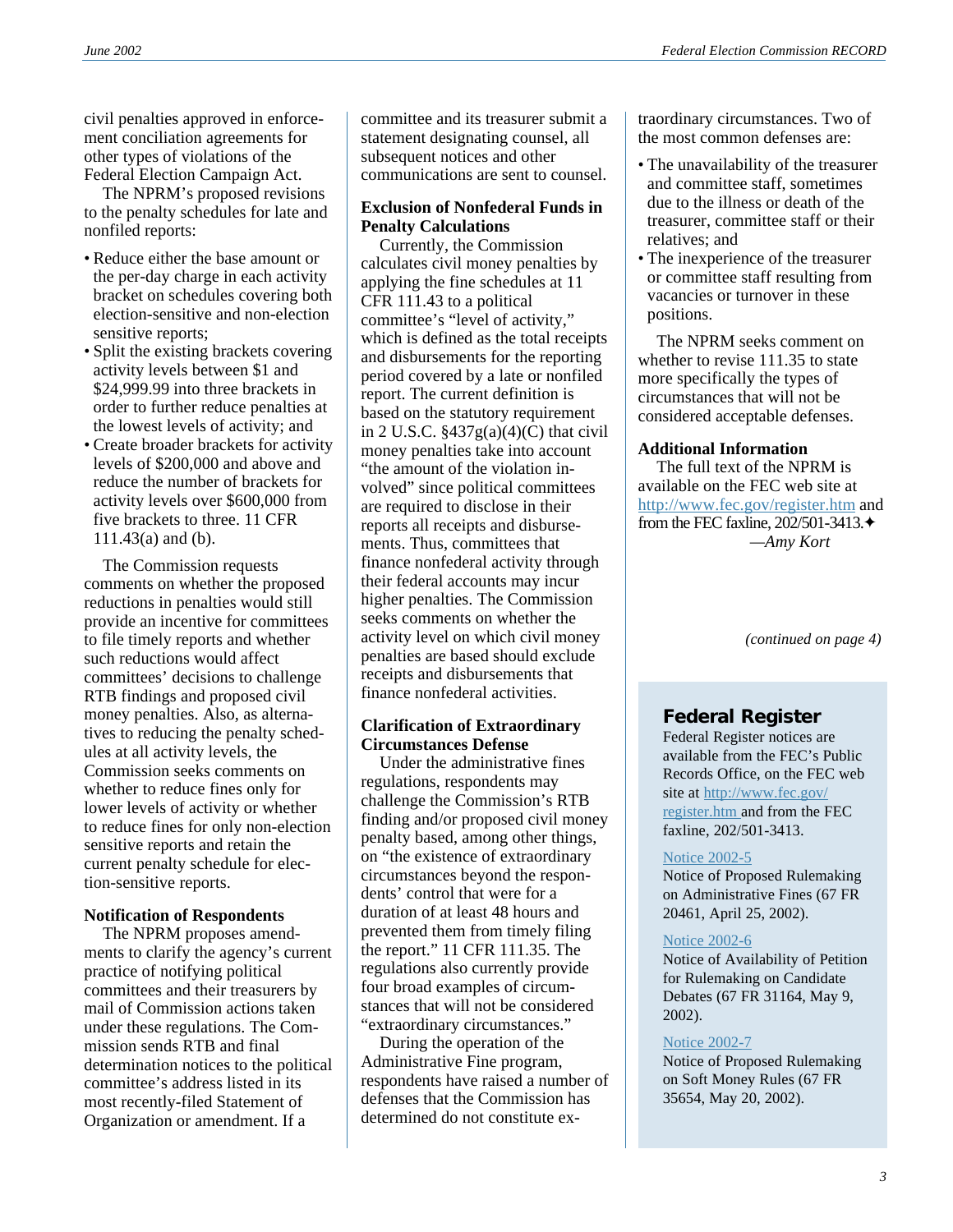*(continued from page 4)*

# **Petition for Rulemaking on Candidate Debates**

On April 10, 2002, the Commission received a Petition for Rulemaking asking it to amend its rules to explicitly state that a news organization's (or related trade association's) sponsorship of a candidate debate is not an illegal corporate contribution or expenditure in violation of the Federal Election Campaign Act (the Act). The Commission published a Notice of Availability in the May 9, 2002, *Federal Register* ([67 FR 31164](http://www.fec.gov/pdf/cand_debates/fr67n90p31164.pdf)) seeking comments on whether to initiate a rulemaking in response to this petition. The deadline for comments is June 10, 2002.

Currently, the Commission's debate regulations at 11 CFR 110.13 state that the debate "staging organization(s) must use preestablished objective criteria to determine which candidates may participate in a debate." The petition, submitted by several major news organizations, asserts that any regulation of a news organization's debate sponsorship is unconstitutional, contrary to the clear intent of the U.S. Congress and irreconcilable with other regulatory actions taken by the Federal Election Commission and the Federal Communications Commission. The petitioners ask the FEC to draft new regulations clarifying that such sponsorship is legal under the Act and to avoid any further regulation of candidate debate sponsorship by a news organization or a trade association of members of the press.

The full text of the notice is available on the FEC web site at [http://www.fec.gov/register.htm](http://www. fec.gov/register.htm) and from the FEC faxline, 202/501- 3413, document number 252. Public comments must be submitted, in either written or electronic form, to

**Regulations**<br>
(*continued from page 4*) **COUT CASES COUT CASES** Rosemary C. Smith, Assistant sent by:

- E-mail to debate02noa@fec.gov (e-mailed comments must include the commenter's full name, e-mail address and postal address);
- Fax to 202/219-3923 (send a printed copy follow-up to ensure legibility); or
- Overnight mail to the Federal Election Commission, 999 E Street NW, Washington, DC 20436.✦

*—Amy Kort*

# **Legislation**

# **Commission Sends Legislative Recommendations to President and Congress**

On May 14, 2002, the Commission submitted 23 recommendations to Congress and President Bush for legislative action in the area of campaign finance law. This year's proposals involve a variety of issues, including:

- Requiring electronic filing of reports for Senate candidates;
- Making the Commission the sole point of entry for disclosure reports;
- Eliminating state expenditure limits for publicly financed presidential primary candidates;
- Increasing registration and reporting thresholds for unauthorized committees, local party committees and independent expenditure filers; and
- Averting the impending shortfall in the Presidential Public Funding Program.

The full text of the recommendations can be accessed on the Commission's website, [www.fec.gov](http://www.fec.gov), in the "Campaign Finance Law Resources" section, under the heading "Legal Documents." ✦

*–Jim Wilson*

# **Bipartisan Campaign Reform Act Litigation**

Litigation challenging the constitutionality of provisions of the Bipartisan Campaign Reform Act of 2002 (the BCRA) began with three lawsuits – *McConnell v. FEC*, *NRA v. FEC*, and *Echols v. FEC*. See the [May 2002 Record](http://www.fec.gov/pdf/may02.pdf), pages 3-4.

### **New Constitutional Challenges**

On April 22 and 23, 2002, four more complaints challenging the constitutionality of several provisions of the BCRA were filed in the U.S. District Court for the District of Columbia by:

- The American Federation of Labor and Congress of Industrial Organizations (AFL-CIO) and the AFL-CIO Committee on Political Education/Political Contributions Committee;
- The Chamber of Commerce for the United States, the National Association of Manufacturers, the National Association of Wholesaler-Distributors and the U.S. Chamber PAC;
- The National Association of Broadcasters; and
- Congressman Ron Paul, the Gun Owners of America, Inc., the Gun Owners of America Political Victory Fund, RealCampaignReform.org, Citizens United and the Citizens United Political Victory Fund, along with other plaintiffs.

These four complaints generally challenge the constitutionality of the BCRA's ban on the use of corporate and labor union funds to pay for "electioneering communications," which include broadcast advertisements that refer to a clearly identified federal candidate and are made within 30 days of a primary election or 60 days of a general election. The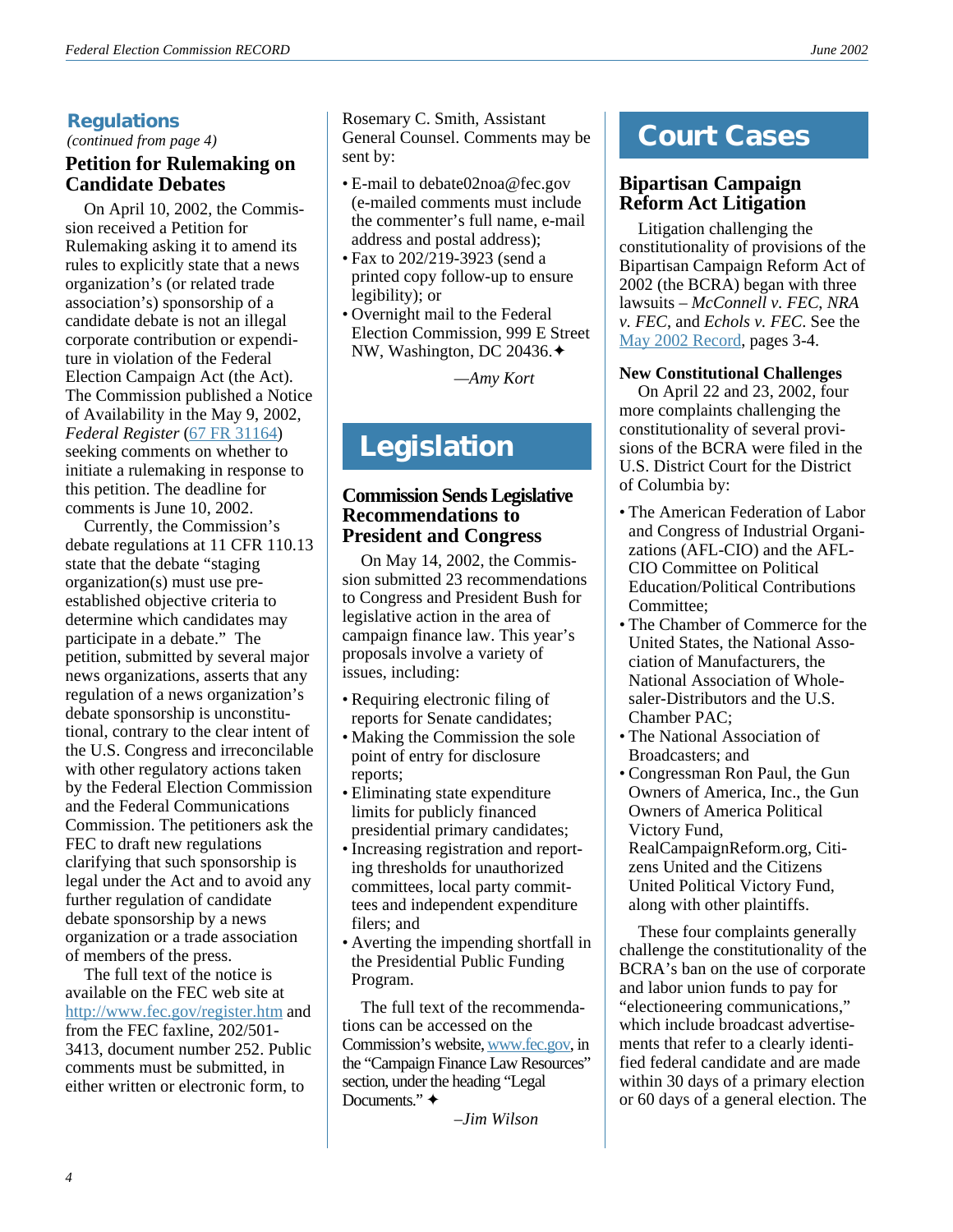complaints also challenge BCRA provisions that:

- Define coordination with a candidate, campaign or political party;
- Increase disclosure requirements; or
- Distinguish between materials that are broadcast and those that are printed.

On May 7, 2002, four additional groups of plaintiffs filed complaints with the court:

- The California Democratic Party, the California Republican Party and the Santa Cruz County Republican Central Committee, along with other plaintiffs;
- The Republican National Committee and its treasurer, the Republican Party of Colorado, the Republican Party of Ohio, the Republican Party of New Mexico and the Dallas County (Iowa) Republican County Central Committee;
- Victoria Adams, Association of Community Organizers for Reform Now (ACORN), the Fannie Lou Hamer Project, the U.S. Public Interest Research Group (US PIRG) and several state PIRGs, along with other plaintiffs; and
- Rep. Bennie G. Thompson and Rep. Earl F. Hilliard.

Several of these complaints challenge the BCRA's restrictions and prohibitions on the use of soft money by party committees. One complaint challenges BCRA provisions that increase the individual contribution limits, and one complaint also challenges the BCRA provision that prohibits contributions by individuals 17 years old or younger.

#### **Consolidation of Cases**

The court has consolidated the eleven BCRA challenges filed on or before May 7 around *McConnell v.*

*FEC*. 1 The court found that all of the challenges involve common issues of fact and that "consolidation makes sense to the extent that unnecessary costs and delays in the administration of these various actions will be avoided, thereby vindicating the political branches' desire to see this litigation advance as quickly as justice permits." See the May 2002 *Record*, page 3.

*Adams v. FEC,* U.S. District Court for the District of Columbia, 1:02cv00877; *AFL-CIO v. FEC et al.*, U.S. District Court for the District of Columbia, 1:02cv00754; *California Democratic Party and California Republican Party v. FEC,* U.S. District Court for the District of Columbia, 1:02cv00875; *Chamber of Commerce of the United States v. FEC et al.,* U.S. District Court for the District of Columbia, 1:02cv00751; *National Association of Broadcasters v. FEC et al.,* U.S. District Court for the District of Columbia, 1:02cv00753; *Republican National Committee v. FEC*, U.S. District Court for the District of Columbia, 1:02cv00874; *Congressman Ron Paul v. FEC et al.*, 1:02cv00781; and *Rep. Bennie G. Thompson v. FEC*, U.S. District Court for the District of Columbia, 1:02cv00881.✦

*—Amy Kort*

# **Compliance**

# **Nonfiler**

The Craig Axford for Congress Committee failed to file its preconvention report for the May 18, 2002, Utah Green Party Convention.

On April 12, 2002, the Commission notified principal campaign committees involved the Utah Green

Party Convention of their potential filing requirements. Committees that failed to file reports by the May 6 due date were notified on May 7 that their reports had not been received and that their names would be published if they did not respond within four business days.

The Federal Election Campaign Act requires the Commission to publish the names of principal campaign committees if they fail to file 12 day pre-election reports and the quarterly report due before the candidate's election. 2 U.S.C. §§ 437g(b) and 438 (a)(7). The agency may also pursue enforcement actions against nonfilers and late filers under the Administrative Fine program on a case-by-case basis.✦ —*Jim Wilson*

# **Audits**

# **Audit of the Committee to Re-Elect Vito Fossella**

On April 17, 2002, the Commission approved the final audit report on the Committee to Re-Elect Vito Fossella (the Committee). The report found that the Committee received excessive contributions between January 1, 1999, and December 31, 2000.

### **Excessive Contributions**

Under the Federal Election Campaign Act and Commission regulations, an individual may contribute \$1,000 per election to a federal candidate. If a campaign receives an excessive contribution, the treasurer may ask the contributor to redesignate the excessive portion to another election, or may ask the donor if the contribution was intended to be a joint contribution attributable to more than one person. 11 CFR 110.1. If the treasurer does not receive a signed written

*(continued on page 6)*

*<sup>1</sup> In future issues of the* Record*, these cases and* McConnell v. FEC*,* NRA v. FEC *and* Echols v. FEC, *will be referred to collectively as* McConnell v. FEC*.*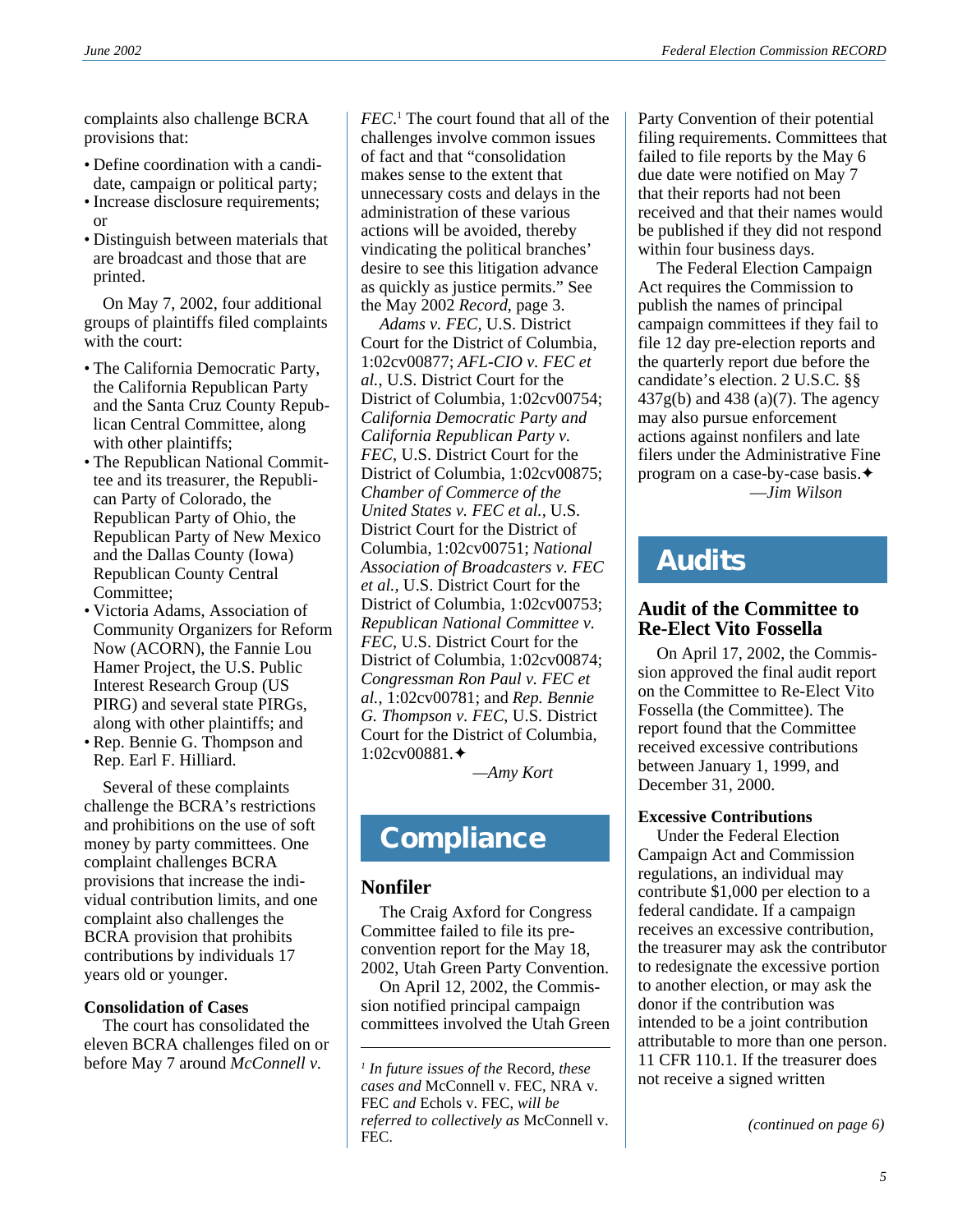# **Audits**

#### *(continued from page 5)*

redesignation or reattribution within 60 days of the original receipt of the contribution, the treasurer must refund the contribution. If a political committee receives a written redesignation or reattribution statement, but does not retain it, the redesignation or reattribution is not effective. 11 CFR 110.1(l)(5).

During the 2000 election cycle, the Committee received excessive contributions totaling \$15,925 from 28 individuals.<sup>1</sup> The Committee's FEC reports indicated that many of these contributions had been reattributed or redesignated. However, the Committee could not produce written documentation of contributors' redesignations and reattributions. The Committee contends that it complied with the contributors' intentions—often expressed in telephone conversations—but that these intentions may not have been documented with signed redesignation or reattribution statements.

In response to the Commission's audit, the Committee made refunds to three of the contributors. The Committee also obtained written resignation or reattribution statements from 20 of the contributors. However, the contributors' statements were all dated in February 2002, well beyond the 60-day period for obtaining a redesignation or reattribution. As a result, these statements were not a viable remedy to the Committee's receipt of the excessive contributions. Excessive contributions totaling \$14,500 from 25 individuals remain to be refunded.✦

*—Amy Kort*

### **Audits of Bradley, McCain 2000 Campaigns**

The Commission has approved the final audit reports on the Bill Bradley and John McCain primary election Presidential campaigns, finding that both committees must repay the U.S. Treasury for a portion of the public funds they used during the 2000 elections. The Commission made its determinations after conducting audits of the committees, which are required for any authorized candidate committee that receives federal funds under the Presidential Primary Matching Payment Account Act. 26 U.S.C.§ 9038 (a).

#### **Bradley Committee**

Bill Bradley's primary committee, Bradley for President, Inc., must repay the U.S. Treasury \$14,055, representing matching funds that the committee received in excess of its entitlement. The committee has already repaid \$28,085, representing stale-dated checks identified during the audit.

The audit also found that the committee failed to disclose on its FEC reports interest earned on its investment accounts and reimbursements received from members of the press. The committee also failed to itemize three interest payments on loans, amounting to \$75,024. In response to the Commission's audit, the committee amended its reports to disclose this activity.

#### **McCain Committees**

Senator John McCain's 2000 primary committee, McCain 2000, Inc. and the McCain Compliance Committee, Inc. must repay \$99,037 to the U.S. Treasury. The bulk of the repayment, \$85,017, represents stale-dated checks issued by McCain 2000, Inc. The audit also identified apparent non-qualified campaign expenses, which included some expenses not related to the campaign and some lost or stolen equipment that the committee failed to show conscientious efforts to safeguard. McCain 2000, Inc., did not receive matching funds in excess of its entitlement.

The audit's reconciliation of the McCain Compliance Committee Inc.'s FEC reports with its bank records also identified material misstatements of its receipts, resulting primarily from the failure to report \$3,000 in contributions. The committee refunded the contributions and amended its disclosure reports.

#### **Additional Information**

The two audit reports are available from the FEC's Public Records Office by calling 800/424-9530 (press 3) or 202/694-1120.✦ *—Amy Kort*

# **Advisory Opinions**

# [AO 2002-03](http://saos.fec.gov/aodocs/2002-03.pdf)

# **Status of State Party as State Committee of Political Party**

The Green Party of Ohio satisfies the requirements for state committee status.<sup>1</sup>

The Federal Election Campaign Act (the Act) defines a state committee as "the organization which, by virtue of the bylaws of a political party, is responsible for the day-today operation of such political party at the State level, as determined by the Commission." 2 U.S.C. §431(15). In order to achieve state committee status under Commission regulations, an organization must meet two requirements. It must have:

- Bylaws or a similar document that "delineates activities commensurate with the day-to-day operation" of a party at a state level; and
- Ballot access for at least one federal candidate who has qualified as a candidate under Commission regulations.

*1 The Green Party of Ohio is affiliated with the Green Party of the United States, which is a national committee of a political party. See AO 2001-13.*

*<sup>1</sup> Audit staff initially identified 30 contributors who had made apparent excessive contributions. However, the Committee later produced documentation showing that two of these contributors had not exceeded the limits.*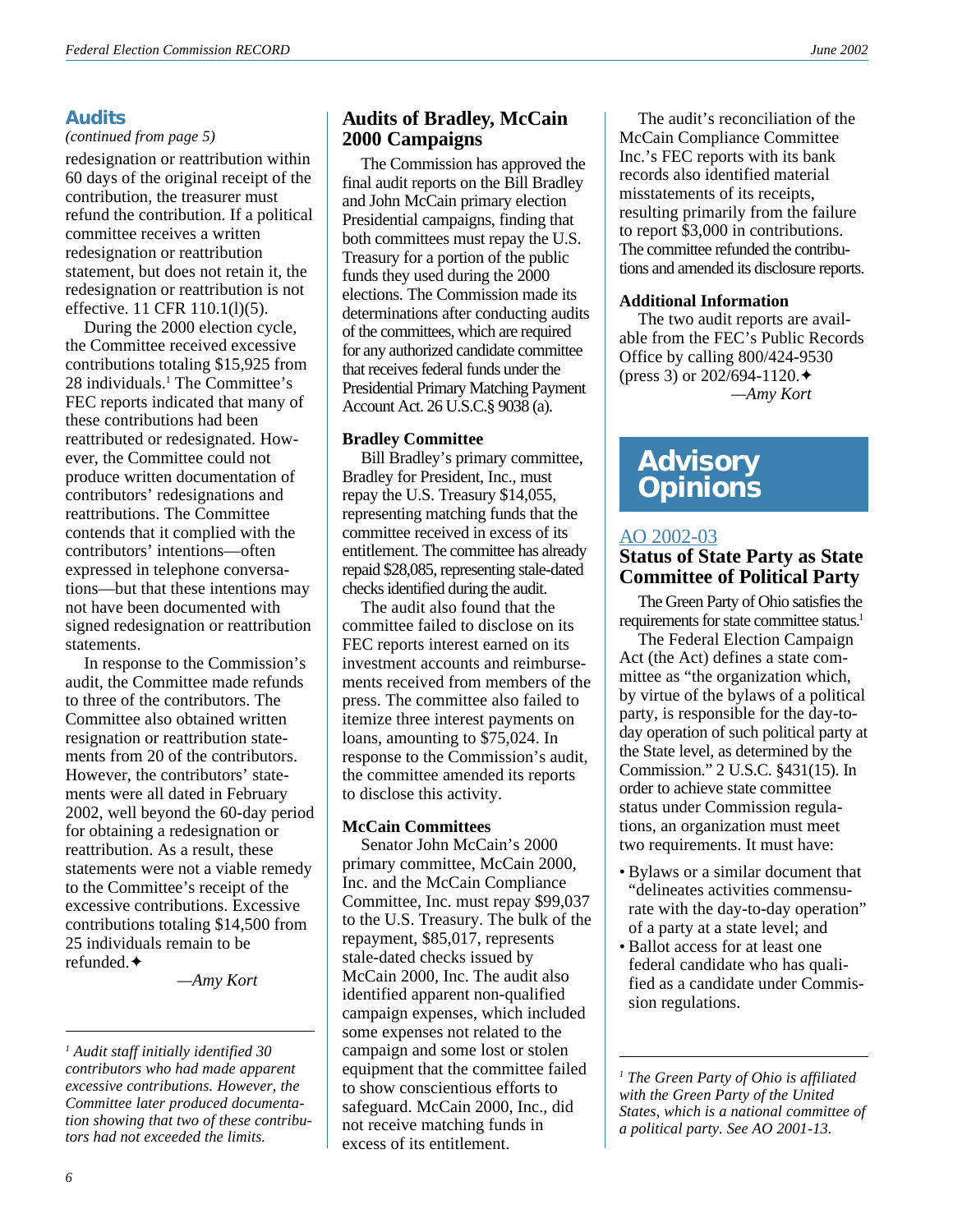The Green Party of Ohio meets both requirements. It satisfies the first requirement because its constitution and bylaws (the Bylaws) set out an identifiable organizational structure with varying responsibilities. The Bylaws delineate activity commensurate with the day-to-day functions of a political party on the state level and are consistent with the state party rules of other political organizations that the Commission has found to satisfy this requirement for state committee status.2

The Party satisfies the second requirement—ballot access for a federal candidate—in that Ralph Nader gained ballot access as the Party's candidate on the Ohio ballot in 2000. Mr. Nader meets the requirements for becoming a federal candidate under 2 U.S.C. §441a(d).3

Date Issued: April 11, 2002; Length: 3 pages.✦

—*Amy Kort*

#### [AO 2002-04](http://saos.fec.gov/aodocs/2002-04.pdf)

### **Name and Abbreviation of SSF**

Austin, Nichols & Co., Incorporated (the Company), which is a subsidiary of Pernod Ricard S.A., may name its separate segregated

*2 In previous advisory opinions determining state committee status, the Commission considered either the bylaws or other governing documents of a state party organization. AOs 2000-39 and 2000-35. In reviewing state party affiliates of qualified national party committees, the Commission considered a state affiliate agreement or correspondence from the national party that attested to the role the state affiliate played "commensurate with the day-to-day operation of [a political party] on a State level." See AOs 1999-26 and 1992-30.*

*3 An individual becomes a candidate for the purposes of the Act once he or she receives contributions aggregating in excess of \$5,000 or makes expenditures in excess of \$5,000. 2 U.S.C. §432(e)(1) and 11 CFR 101.1.*

fund (SSF) "Austin, Nichols & Co., Incorporated/Pernod Ricard USA Political Action Committee" and may use a shortened version, "Pernod Ricard USA PAC," for common uses, such as on checks and letterhead.

Under the Federal Election Campaign Act and Commission regulations, the name of any SSF must include the full name of its connected organization. 2 U.S.C. §432(e)(5) and 11 CFR 102.14(c). The regulations also permit the use of a clearly recognized abbreviation or acronym, as long as the SSF uses both the abbreviation (or acronym) and the full name on all reports, including the Statement of Organization, and in all disclaimer notices. 11 CFR 102.14(c).See also AOs 2000-34, 1999-20 and 1987-26.

In late 2001, the Company adopted the trade name "Pernod Ricard USA" and publicized the fact that the Company would be known by this name through press releases, web site documents and the Dun & Bradstreet's Company Detail listing. The Company also uses the name "Pernod Ricard USA" in printed materials and for government licensing and authorizations.

Because the proposed name of the SSF contains the full official corporate name of the Company, it is permissible. Moreover, although "Pernod Ricard USA PAC" is not literally an abbreviation or acronym, it is clearly recognizable as referring to the Company's well-publicized name. Thus, it gives adequate notice to the public as to the identity and sponsorship of the SSF and is permissible under the regulations for common uses, so long as the full PAC name appears on the Statement of Organization, reports and disclaimers.

Date Issued: April 25, 2002; Length: 4 pages.✦

*—Kate Miller*

# **Advisory Opinion Request**

#### [AOR 2002-6](http://saos.fec.gov/saos/searchao)

Qualification as state committee of political party (Green Party of California, April 29, 2002)✦

# **Election Administration**

### **Commission Approves Voting Systems Standards**

On April 30, 2002, the Commission unanimously approved the Voting Systems Standards (the Standards) for release and publication. The Standards have two volumes:

- Volume I provides functional and technical requirements for a number of system types and configurations;
- Volume II provides testing specifications for the requirements in Volume I.

Both volumes are available on the FEC web site at [http://www.fec.gov/](http://www.fec.gov/pages/vssfinal/vss.html) [pages/vssfinal/vss.html](http://www.fec.gov/pages/vssfinal/vss.html).

The Standards are intended to ensure that election equipment certified for purchase by participating states will be accurate, reliable and dependable. Although the Standards are voluntary, 38 states have chosen to adopt them either in whole or in part and currently use them to design systems and procure equipment to meet the needs of a variety of voting populations and election formats. The Commission has twice released draft versions of the Standards for public comment and has made several revisions to the document based on the comments received from vendors, election officials, academics, technical experts, special interest advocacy groups and concerned citizens. See the [February 2002](http://www.fec.gov/pdf/feb02.pdf) [Record](http://www.fec.gov/pdf/feb02.pdf), page 1.✦

—*Amy Kort*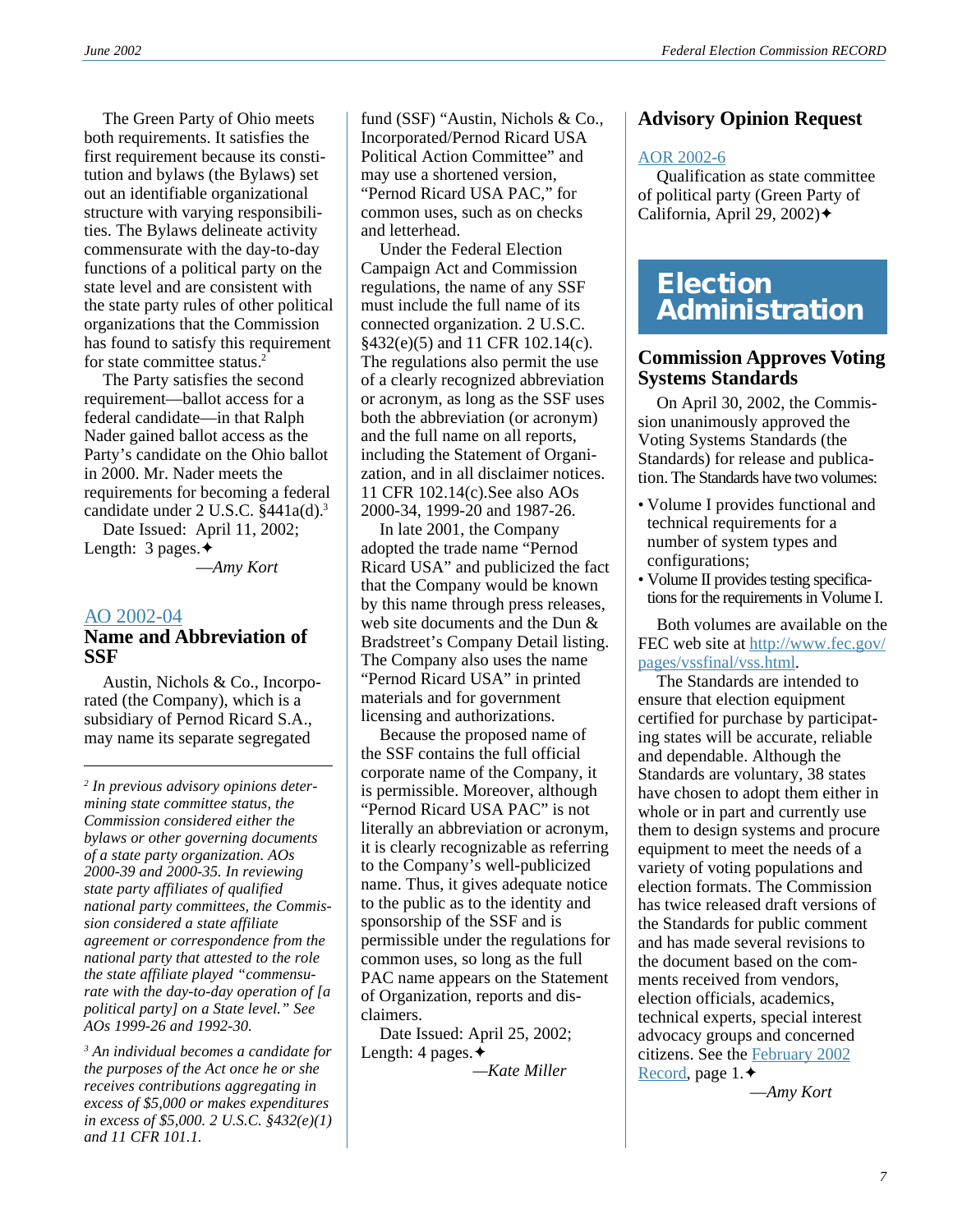# **Information**

# **Internal Revenue Service Announces Relief for 527 Organizations**

Citing confusion over new tax law reporting and disclosure requirements, the Internal Revenue Service is offering political committees the opportunity to file required forms by July 15, 2002. The IRS said that many committees have either failed to file or need to correct previously filed forms, and that a voluntary compliance program is most likely to achieve maximum disclosure and is in the "best interests of sound tax administration."

According to Notice 2002-34, the IRS will not assert any tax, penalty, or interest against any political organization described in section 527 of the Internal Revenue Code based solely upon a late or incorrect filing of any of the following forms, if the organization files or corrects the forms by July 15, 2002:<sup>1</sup>

- Any Form 1120-POL, *U.S. Income Tax Return for Certain Political Organizations*, due on or before July 15, 2002, including any applicable extensions;
- Any Form 990, *Return of Organization Exempt from Income Tax*, or Form 990-EZ, *Short Form Return of Organization Exempt from Income Tax*, due on or before July 15, 2002, including any applicable extensions.

The program described above is not available for any Form 1120- POL or Form 990 that is filed or corrected after July 15, 2002. In addition, this program does not apply to any Form 1120-POL required to be filed under rules in effect before July 1, 2000, so a

*1 Late or incorrect Forms 8871 and 8872 filed by July 15, 2002 are also included in the voluntary compliance program. These forms are not required by political organizations that file with the FEC as political committees.*

political organization remains liable for the tax on its investment income. Taxes, penalties and interest will be due from the original due date if any form is not filed or corrected by July 15, 2002. A political organization remains liable for tax, penalties and interest if it fails to report any required information.

### **Background**

Legislation enacted in 2000 imposed new tax law reporting and disclosure requirements on political organizations (sometimes referred to as "section 527 organizations," after their tax-exempt designation under section 527 of the Internal Revenue Code). Federal candidate committees, political party committees, or political action committees required to report to the Federal Election Commission are required to file Form 1120-POL, an income tax return; and Form 990 or Form 990- EZ, an informational filing.

#### *1. Form 1120-POL – U.S. Income Tax Return for Certain Political Organizations*

Section 527 political organizations that either have taxable income over \$100 or \$25,000 or more in gross receipts<sup>2</sup> must file income tax return Form 1120-POL. Form 1120- POL is due by the  $15<sup>th</sup>$  day of the third month after the end of the organization's tax year.

Organizations may request a sixmonth extension of the filing deadline by filing Form 7004, *Application for Automatic Extension of Time to File Corporate Income Tax Return*; this extension must be filed by the due date of Form 1120-POL.

The voluntary compliance program described in Notice 2002- 34 is available to political organizations that have failed to file or incorrectly filed their Form 1120- POL, as long as the form or correction is filed by July 15, 2002.

### *2. Form 990 or 990-EZ – Return of Organization Exempt from Income Tax*

Tax-exempt section 527 political organizations that have \$25,000 or more in gross receipts must also file an exempt organization information return (Form 990 or 990-EZ<sup>3</sup>). This return is due on the  $15<sup>th</sup>$  day of the fifth month after the end of the fiscal year.

Organizations may request a three-month extension, without showing cause, by filing Form 8868, *Application for Extension of Time to File an Exempt Organization Return*, by the due date. A second three-month extension, with cause, may also be requested on Form 8868.

Notice 2002-34 allows political organizations that have failed to file or incorrectly filed their Form 990 (or 990-EZ) to file or correct, without tax, interest, or penalty, as long as the form or correction is filed by July 15, 2002.

For more information, see:

- IRS web site: [www.irs.gov](http://www.irs.gov).
- Information on filing requirements and download forms: [www.irs.gov/](http://www.irs.gov/polorgs.) [polorgs.](http://www.irs.gov/polorgs.)
- Copy of Notice 2002-34 at [www.irs.gov/pub/irs-drop/n-02-](http://www.irs.gov/pub/irs-drop/n-02-34.pdf) [34.pdf](http://www.irs.gov/pub/irs-drop/n-02-34.pdf)
- IRS Toll free number: 1-877-829- 5500. This number answers questions about tax-law filing requirements for political committees, and is available 8:00 a.m. to 6:30 p.m. Eastern time, Monday through Friday.✦

*—Submitted by the IRS*

*3 Organizations with gross receipts of less than \$100,000 and assets of less than \$250,000 at the end of the year may file a Form 990-EZ,* Short Form Return of Organizations Exempt from Income Tax*. All other political organizations file a Form 990,* Return of Organization Exempt from Income Tax*.*

*<sup>2</sup> For taxable years beginning before July 1, 2000, Form 1120-POL was required only for organizations having over \$100 in taxable income. The Notice 2002-34 voluntary compliance program is not available for any Form 1120-POL required to be filed under rules in effect before July 1, 2000.*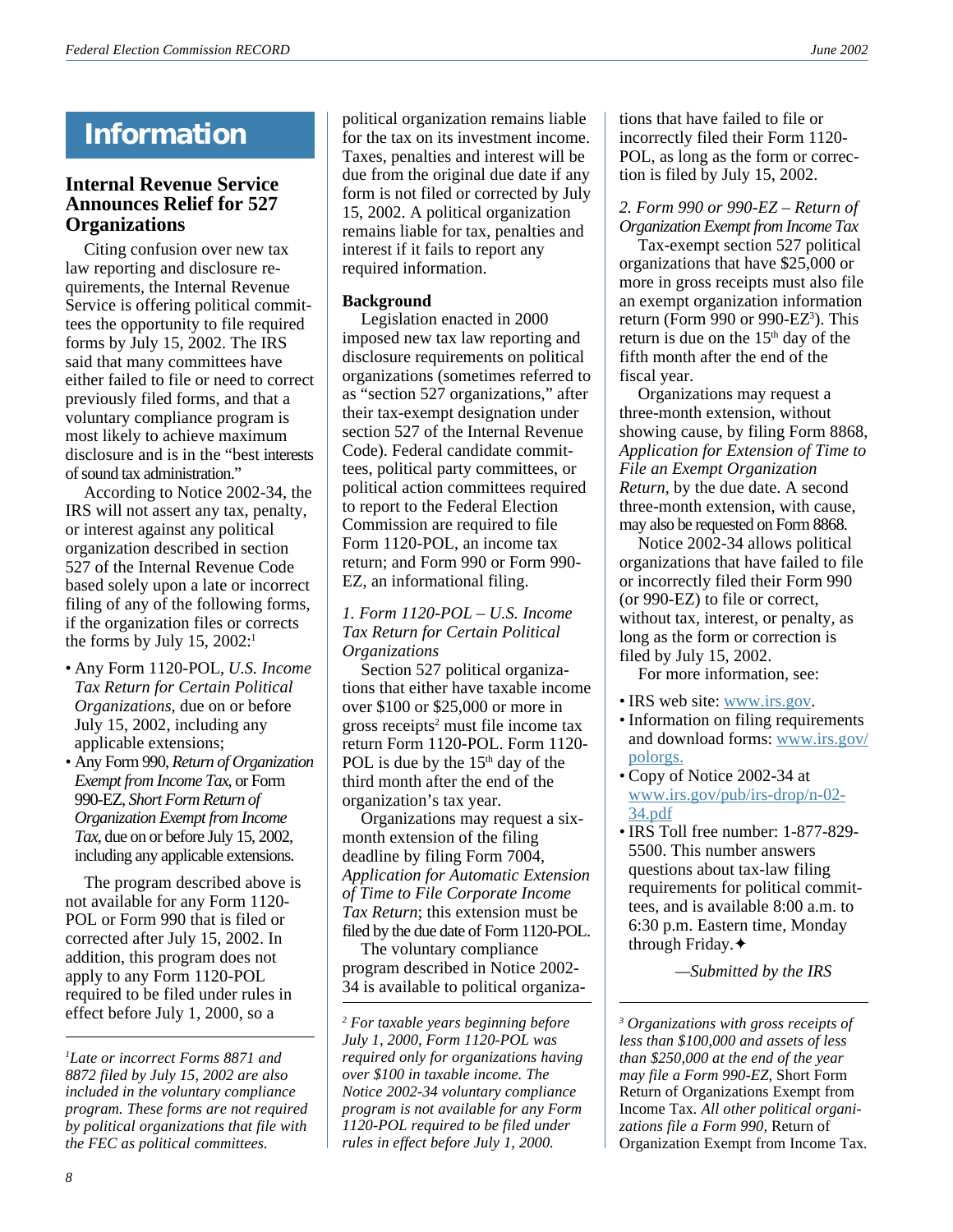# **Publications**

# **New Campaign Guide Available**

A revised *Campaign Guide for Nonconnected Committees* is now available on the Commission's web site at [http://www.fec.gov/pdf/](http://www.fec.gov/pdf/nongui.pdf) [nongui.pdf](http://www.fec.gov/pdf/nongui.pdf). The new guide provides nonconnected committees with clear explanations of the Federal Election Campaign Act and Commission regulations as of February 2002. This version of the guide does not address changes to the federal campaign finance law that will become effective after November 6, 2002, as part of the Bipartisan Campaign Reform Act of 2002 (BCRA). The Commission plans to publish a new version of the *Nonconnected Guide* once BCRA-

# **Campaign Guides Available**

 For each type of committee, a *Campaign Guide* explains, in clear English, the complex regulations regarding the activity of political committees. It shows readers, for example, how to fill out FEC reports and illustrates how the law applies to practical situations.

 The FEC publishes four *Campaign Guides,* each for a different type of committee, and we are happy to mail your committee as many copies as you need, free of charge. We encourage you to view them on our web site (go to [www.fec.gov,](http://www.fec.gov) then click on "Campaign Finance Law Resources" and then scroll down to "Publications").

 If you would like to place an order for paper copies of the *Campaign Guides*, please call 800-424-9530, press 1, then 3.

related amendments to the campaign finance law and Commission regulations are in place.

Given the limited shelf life for the current edition, the Commission does not intend to print copies for mass distribution. Instead, the Guide will be available for download on the FEC web site. A limited number of printed loose-leaf copies will also be available for those without Internet access. To request a printed copy, call the Information Division at 800/424-9530 (press 1, then 3) or 202/694-1100.✦

—*Amy Kort*

# **Disclosure Directory of Federal and State Election Offices Available**

The *Combined Federal/State Disclosure and Election Directory 2002* is now available. This annual publication provides information on the national and state agencies responsible for the disclosure of campaign finances, lobbying, personal finances, public financing, candidates on ballots, election results, spending on state initiatives and other financial filings. It also includes agency e-mail and Internet addresses.

The *Directory* is available on the Commission's web site, [www.fec.gov,](http://www.fec.gov) via the "Elections and Voting" section. This interactive version, periodically updated throughout the year, provides hyperlinks to allow viewers to directly access the home pages of the state and federal agencies listed. The *Directory* is also available on 3.5'' diskette. Paper copies, which are free, may be obtained by calling the Public Records Office at 800/424-1120 (press 3) or 202/694-1120. ♦ —*Amy Kort*

# **Reports**

# **Revised Independent Expenditure Reporting Forms**

The Commission has revised FEC Form 5 and Schedule E of FEC Form 3X to conform with new independent expenditure reporting regulations (see the May 2002 *Record*, page 2). The amendments to Schedule E and Form 5 remove the notarization requirement of the certification stating whether the expenditures were "coordinated" with any candidate, authorized committee or agent thereof. Instead, the filer must self-verify, under penalty of perjury, the independence of the expenditures reported. Since notarization is no longer required, the Commission will no longer require a paper follow up of Schedule E and Form 5 for those who file electronically. The Commission has extended self-verification to all reports of independent expenditures.

The forms were transmitted to Congress on May 7, 2002. Filers must begin using the new forms once the revised independent expenditure reporting regulations become effective. The Commission will publish the effective date in the *Federal Register* as part of its notice announcing the effective date of the accompanying regulations. The new forms and their instructions will then be available on the FEC web site at [http://www.fec.gov/](http://www.fec.gov/reporting.html) [reporting.html](http://www.fec.gov/reporting.html) and from the FEC's faxline, (call 202/501-3413).✦ —*Amy Kort*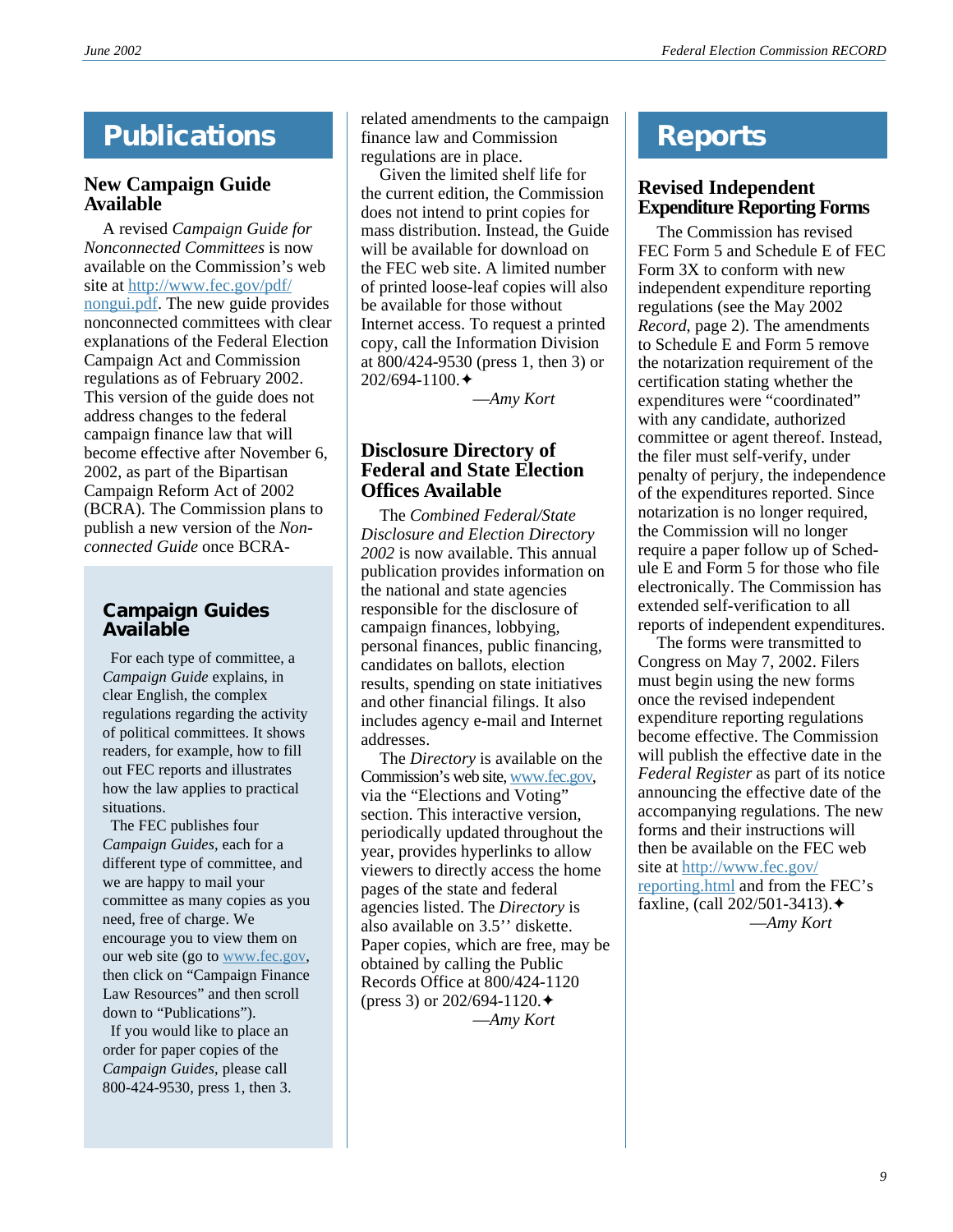# **Administrative Fines**

# **Committees Fined for Nonfiled and Late Reports**

The Commission recently publicized its final action on 51 new Administrative Fine cases, bringing the total number of cases released to the public to 396.

Civil money penalties for late reports are determined by the number of days the report was late, the amount of financial activity involved and any prior penalties for violations under the administrative fine regulations. Penalties for late reports—and for reports filed so late as to be considered nonfiled—are also determined by the financial activity for the reporting period and any prior violations. Election sensitive reports, which include reports and notices filed prior to an election (i.e., 12 Day pre-election, October quarterly and October monthly reports), receive higher penalties. The committees and the treasurers are assessed civil money penalties when the Commission makes its final determination. Unpaid civil money penalties are referred to the Department of the Treasury for collection.

The committees listed in the chart at right, along with their treasurers, were assessed civil money penalties under the administrative fine regulations.

# **FECFile Help on Web**

 The manual for the Commission's FECFile 4 electronic filing software is available on the FEC's web site. You can download a PDF version of the manual at [http://herndon1.sdrdc.com/](http://herndon1.sdrdc.com/fecfile4.pdf) [fecfile4.pdf](http://herndon1.sdrdc.com/fecfile4.pdf).

# **Committees Fined and Penalties Assessed**

| 1. American Neurological Surgery PAC                           | \$275                 |
|----------------------------------------------------------------|-----------------------|
| 2. Azinger for Congress Committee                              | \$3501                |
| 3. Blake for Congress Committee                                | \$531 <sup>1</sup>    |
| 4. Brad Carson for Congress Committee                          | \$1,500               |
| 5. California Cooperative Creamery Federal PAC of              |                       |
| Dairy Farmers of America Inc.                                  | \$218                 |
| 6. Carroll 2000                                                | \$2,700 <sup>1</sup>  |
| 7. Columbia Energy Group Employees Political Action Fund       | \$650                 |
| 8. Committee to Elect Joyce Marie Griggs (30 Day Post-General) | \$1,200 <sup>1</sup>  |
| 9. Committee to Elect Joyce Marie Griggs (Year End 2000)       | \$900 <sup>1</sup>    |
| 10. DeFazio for Congress                                       | \$250                 |
| 11. DiNizio 2000                                               | \$1,800 <sup>1</sup>  |
| 12. Eli Lilly and Company PAC                                  | \$3,500               |
| 13. Friends for Jack Metcalf                                   | \$250 <sup>1</sup>    |
| 14. Friends of John Conyers                                    | \$1,800               |
| 15. Garza for Congress Committee                               | \$900 <sup>1,2</sup>  |
| 16. Hartnett for Congress                                      | \$325 <sup>1</sup>    |
| 17. Independent Action Inc.                                    | \$900 <sup>1,2</sup>  |
| 18. International Council of Cruise Lines PAC (ICCL-PAC)       | \$4,050 <sup>1</sup>  |
| 19. Jane Frederick for Congress                                | \$900                 |
| 20. Joe Vu for Congress Campaign Committee                     | \$900 <sup>1</sup>    |
| 21. Kathleen for Congress                                      | \$350                 |
| 22. Kelley for U S Senate Committee                            | \$900                 |
| 23. King for Congress Campaign                                 | \$900 <sup>1</sup>    |
| 24. Lehigh Valley Democratic Committee                         | \$1,800 <sup>1</sup>  |
| 25. Libertarian Party of Illinois                              | $$3,375$ <sup>1</sup> |
| 26. Marta Macias Brown for Congress                            | \$900                 |
| 27. McNary for Congress Committee                              | $$8,125$ <sup>1</sup> |
| 28. Michael Coles for U.S. Senate, Inc.                        | \$250                 |
| 29. Moritz for Congress                                        | $$0^3$                |
| 30. Newinski for Congress                                      | \$900                 |
| 31. Paul Williams for Congress                                 | \$2,250 <sup>1</sup>  |
| 32. PECO Energy Company PAC                                    |                       |
| (Philadelphia Electric Company PAC)                            | \$1,350               |
| 33. PH&S Federal PAC                                           | \$275                 |
| 34. People for Royal Hart                                      | $$0^3$                |
| 35. Public Service Electric and Gas Company PAC (PEGPAC)       | \$450                 |
| 36. Republican Central Committee of San Luis Obispo County     | \$9001                |
| 37. Reynolds for Congress                                      | \$500                 |
| 38. Riverside County Republican Central Committee              | \$160                 |
| 39. Robinson 2000 LLC D/B/A Robinson Federal Committee         | \$250                 |

*<sup>1</sup> This civil money penalty has not been collected.*

*<sup>2</sup>Penalty reduced due to level of activity on the report.*

*<sup>3</sup>Penalty reduced due to a lack of activity on the report.*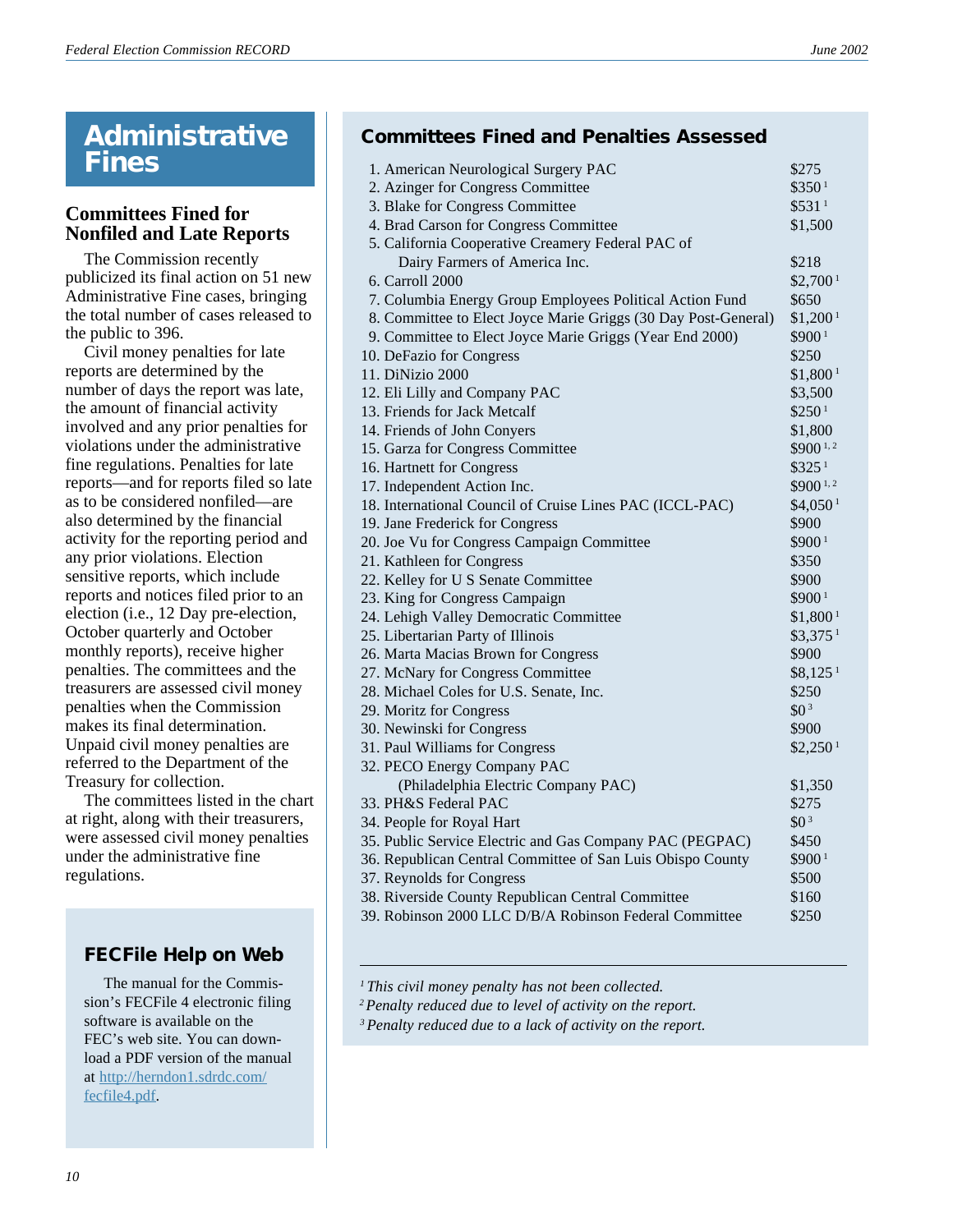# **Committees Fined and Penalties Assessed, cont.**

| 40. Russ Francis for Congress                  | \$3,500 <sup>1</sup> |  |  |
|------------------------------------------------|----------------------|--|--|
| 41. Sam Bregman for Congress                   | \$250                |  |  |
| 42. Sand for Senate 2000                       | \$900 <sup>1</sup>   |  |  |
| 43. Schwartz 2000 Committee                    | \$250                |  |  |
| 44. Sonny Zayas for Congress Committee         | \$650                |  |  |
| 45. Starr for Congress                         | \$650                |  |  |
| 46. Tico Perez for Congress Campaign           | \$400                |  |  |
| 47. Troy Liggett for Congress                  | $$0^3$               |  |  |
| 48. Utility Workers Union of America Political |                      |  |  |
| <b>Contributions Committee</b>                 | \$675                |  |  |
| 49. Willie Logan for United States Senate      | \$4.500 <sup>1</sup> |  |  |
| 50. YOB 2000 (Y2K)                             | \$325                |  |  |
| 51. Yuba County Republican Central Committee   | \$650                |  |  |
|                                                |                      |  |  |

*<sup>1</sup> This civil money penalty has not been collected.*

*2Penalty reduced due to level of activity on the report.*

*3Penalty reduced due to a lack of activity on the report.*

Closed Administrative Fine case files are available through the FEC Press Office, at 800/424-9530 (press 2) and the Public Records Office, at 800/424-9530 (press 3).✦ —*Amy Kort*

# **Outreach**

# **Conference for Membership and Labor Organizations**

On **June 26-28, 2002**, the Commission will hold a conference in Washington, D.C., for membership and labor organizations. Commissioners and experienced FEC staff will conduct a series of interactive workshops explaining how the requirements of the federal election law apply to these organizations. A representative from the IRS will be available to answer electionrelated tax questions.

The registration fee for this conference is \$375, which covers the cost of the conference, materials and meals. The registration deadline (and the deadline for fully-refunded

registration cancellations) is June 4. A late registration fee of \$10 will be added effective June 5.

The conference will be held at the Loews L'Enfant Plaza Hotel, 480 L'Enfant Plaza, SW, Washington, D.C. A room rate of \$199 single or \$229 double is available for reservations made by June 4. Call 800/635- 5065 or 202/484-1000 ext. 5000 to make reservations. In order to receive this room rate, you must notify the hotel that you will be attending the FEC conference. After June 4, room rates are based on availability. The hotel can be easily reached via the L'Enfant Plaza Metro and Virginia Railway Express stations.

### **Registration Information**

Conference registrations will be accepted on a first-come, firstserved basis. Attendance is limited, and FEC conferences have sold out earlier this year, so please register early. For registration information:

• Call Sylvester Management Corporation at 800/246-7277;

- Visit the FEC web site at [www.fec.gov/pages/](http://www.fec.gov/pages/infosvc.htm#Conferences) [infosvc.htm#Conferences](http://www.fec.gov/pages/infosvc.htm#Conferences) (on-line registration requires complete credit card information); or • Send an e-mail to
- allison@sylvestermanagement.com.✦

—*Amy Kort*

# **Index**

The first number in each citation refers to the "number" (month) of the 2002 *Record* issue in which the article appeared. The second number, following the colon, indicates the page number in that issue. For example, "1:4" means that the article is in the January issue on page 4.

### **Advisory Opinions**

- Alternative Disposition of 2001-15, 3:9; 2001-20, 3:9
- 2001-13: National committee status of party committee, 1:11
- 2001-16: Extension of 70-day window for transferring funds for allocable expenses after suspension of party fundraising due to national emergency, 2:1
- 2001-17: Reporting contributions made via single check split between federal and nonfederal accounts, 3:5
- 2001-18: Affiliation between LLC PAC and PACs of corporate owners in 60-40 joint venture, 3:7
- 2001-19: Non-preemption of state law prohibiting political committees bingo license, 3:8

*(continued on page 12)*

# **Public Appearance**

June 24, 2002 American Society of Association Executives Washington, D.C. George Smaragdis